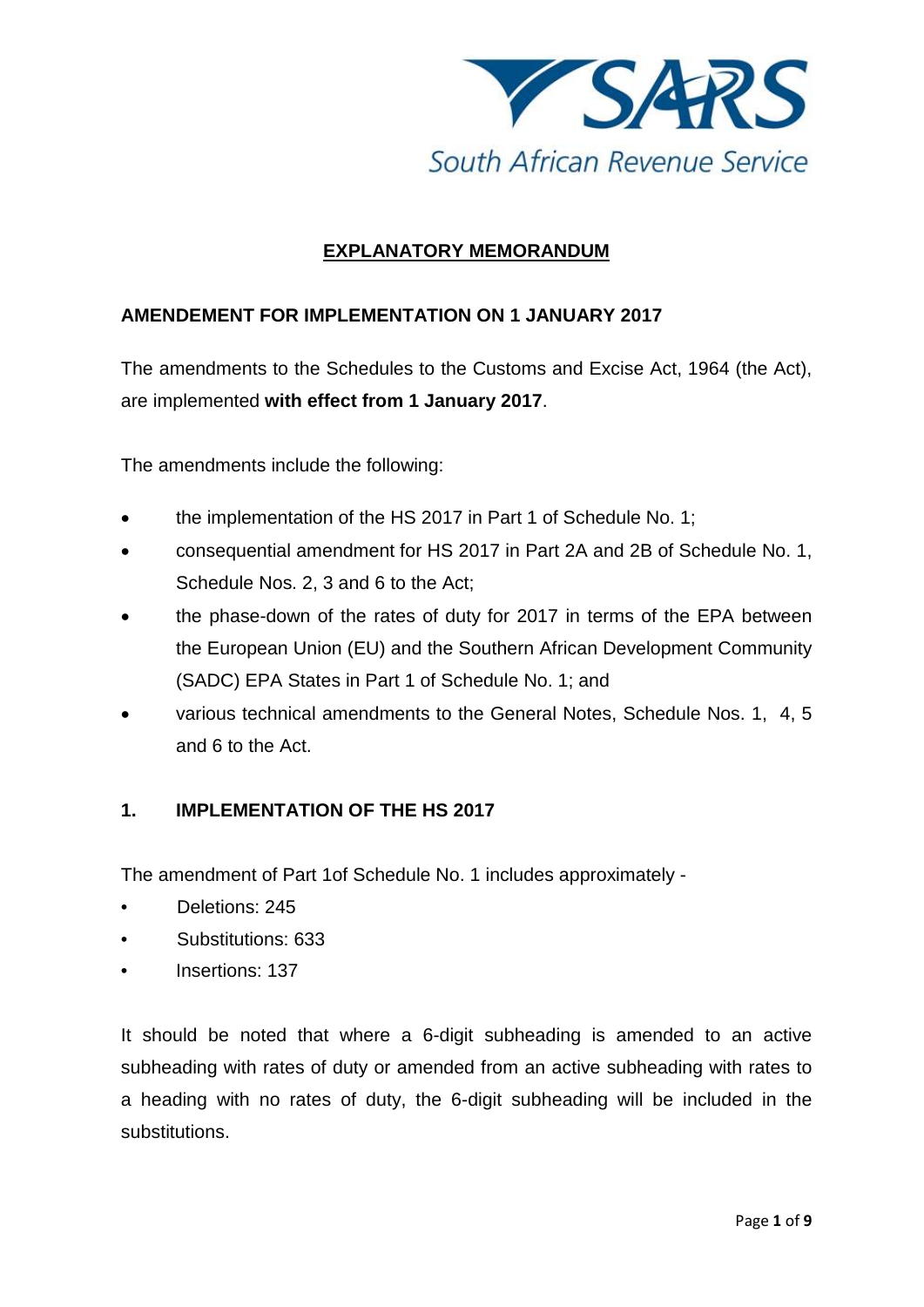

# South African Revenue Service

The amendment of the HS Nomenclature includes 233 sets of amendments, divided as follows: 85 in the agricultural sector; 45 in the chemical sector; 13 in the wood sector; 15 in the textile sector; 6 in the base metal sector; 25 in the machinery sector; 18 in the transport sector and 26 in other sectors.

The amendments, includes inter alia, the following:

- Environmental and social issues of global concern, are the measure feature of the HS 2017 amendments, in particular the classification and coding of goods of specific importance to food security and the early warning data system of the United Nations' food and Agriculture Organisation (FAO).
- The amendments for fish and fishery products are to further enhance the coverage of species and product forms which needs to be monitored for food security purposes and for better management of resource. This will assist in the collection of trade statistics.
- New subheadings have been created for the monitoring and control of certain products of bamboo and rattan, requested by the International Network for Bamboo and Rattan (INBAR).
- New subheadings have also been created for specific chemicals controlled under the Chemical Weapons Convention (CWC), for certain hazardous chemicals controlled under the Rotterdam Convention and for certain persistent organic pollutants (POPs) controlled under the Stockholm Convention.

In terms of Article 3 to the HS Convention, Contracting Parties will in practice be obliged to modify their Customs tariff and statistical nomenclature to incorporate the HS headings and subheadings.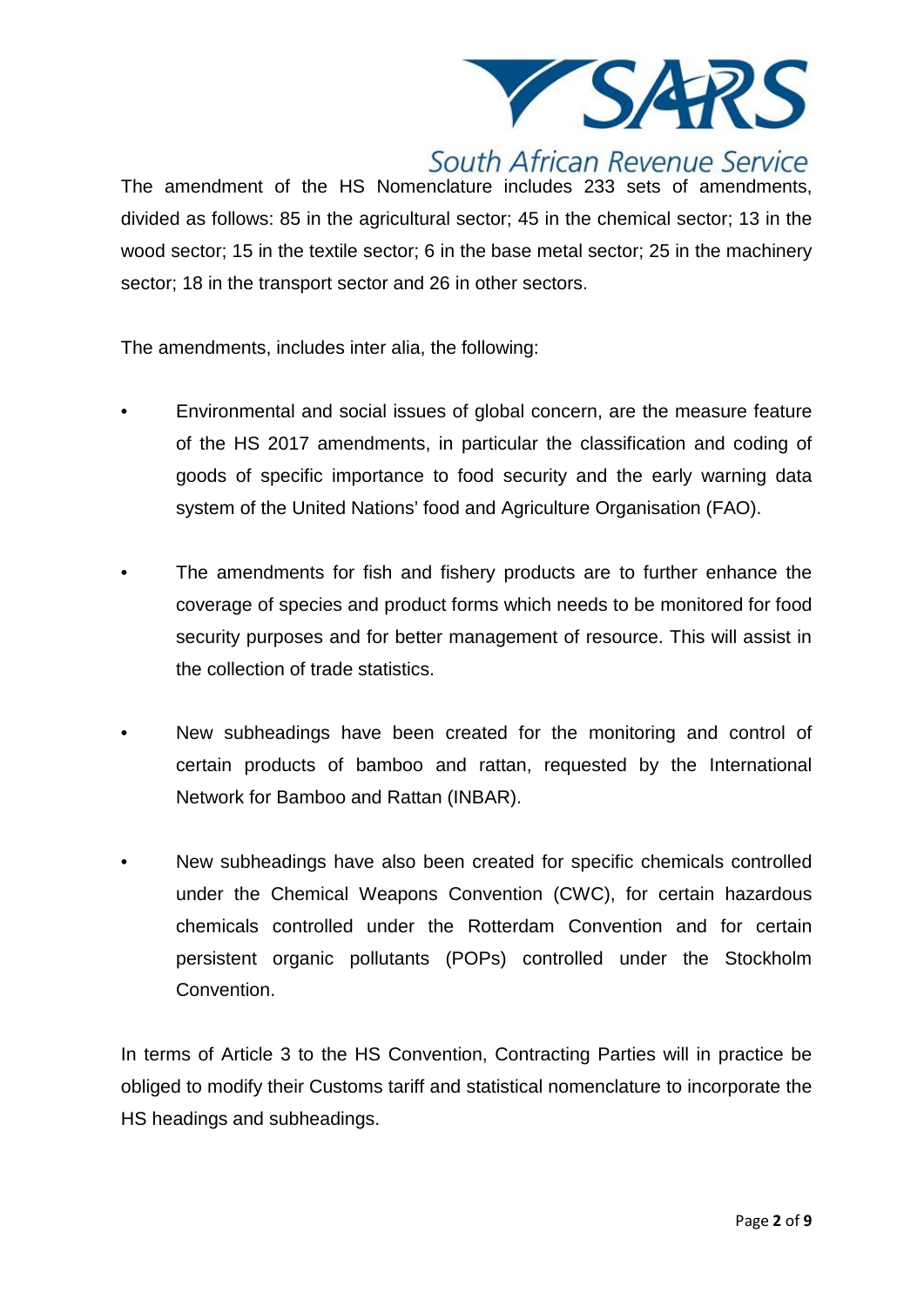

# South African Revenue Service

SARS has given effect to the WCO recommendations by incorporating the proposed changes in Part 1 of Schedule No. 1 of the Act. The 8-digit national level is amended to maintain the current duty structure and duty rate phase downs in terms of South Africa's obligations in terms of trade agreements.

# **2. CONSEQUENTIAL AMENDMENTS FOR HS 2017**

# **2.1 AMENDMENT OF GENERAL NOTES TO SCHEDULE NO. 1**

General Note G provides for abbreviations and symbols used in the Schedules to the Act. It is currently not comprehensive and is extended to cover additional abbreviations used in the Schedule to the Act. This will ensure alignment with the abbreviations and symbols as contained in the Harmonised Commodity Description and Coding System as developed by the World Customs Organisation.

## **2.2 AMENDMENTS IN PART 2A OF SCHEDULE NO. 1**

With the implementation of HS 2017, subheading 2204.22 is inserted to provide for wine in containers holding more than 2 litres (li) but not more than 10 li. Wine is subject to excise duties in terms of Part 2A of Schedule No. 1. As a result of the new insertion, the structure of item 104.15 has changed to accommodate the new subheadings.

The Part 2A of Schedule No. 1 items relating to the above-mentioned products are amended accordingly.

# **2.3 AMENDMENT OF PART 2B OF SCHEDULE NO. 1**

With the implementation of HS 2017, subheading 8528.51 "*Other monitors, of a kind solely or principally used in an automatic data processing system of heading 84.71*" has been deleted and has been replaced with 8528.52 "*Other monitors,*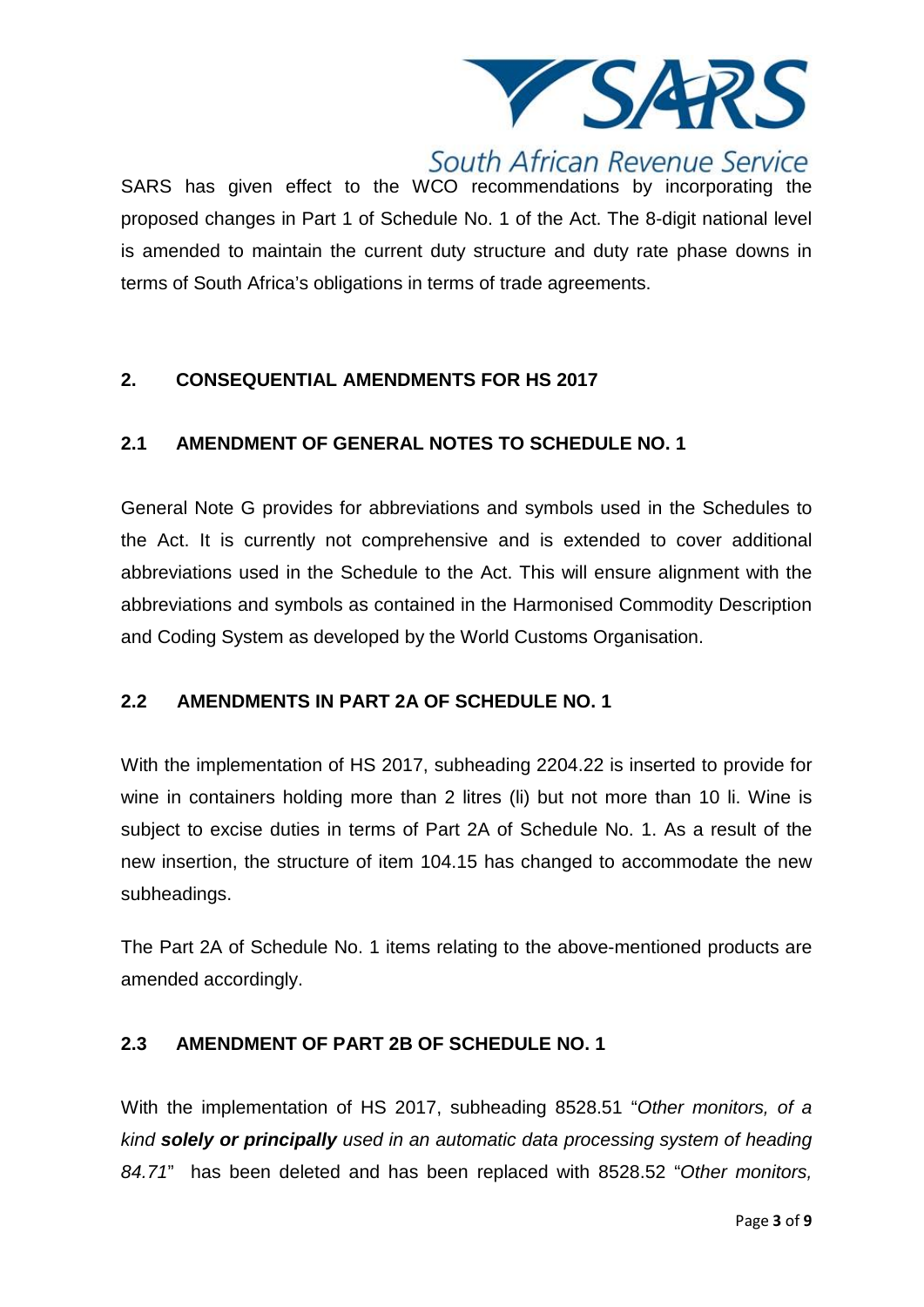

South African Revenue Service

*capable of directly connecting to an designed for use with an automatic data processing machine of heading 84.71".*

As a result item numbers 124.75.29 and 124.75.31 have been linked to the new subheadings 8525.52.20 and 8528.52.90 respectively in Part 2B of Schedule No.1.

New provisions are created under the heading 126.02 for **Motor vehicles for the transport of ten or more persons, including the driver** as follows:

- with both compression-ignition internal combustion piston engine (diesel or semi-diesel) and electric motor as motors for propulsion;
- with both spark-ignition internal combustion reciprocating piston engine and electric motor as motors for propulsion; and
- only electric motor for propulsion as motor for propulsion.

New provisions are also created under the heading 126.03 for **Motor cars and other motor vehicles principally designed for the transport of persons (excluding those of heading 87.02), including station wagons and racing cars.**

The structure of Part 2B of Schedule No. 1 in as far as the motor vehicles has been restructured to accommodate the new provisions mentioned above.

## **2.4 AMENDMENT OF SCHEDULE NO. 2**

In terms of HS 2017 tariff subheading 3907.60 is deleted in Part 1 of Schedule No.1 and new tariff subheadings 3907.61 and 3907.69 are inserted. As a consequence the anti-dumping item 207.01 is amended accordingly.

The following items are deleted: 207.01/3907.60.9/01.07 207.01/3907.60.9/02.07 207.01/3907.60.9/03.07

The following items are inserted: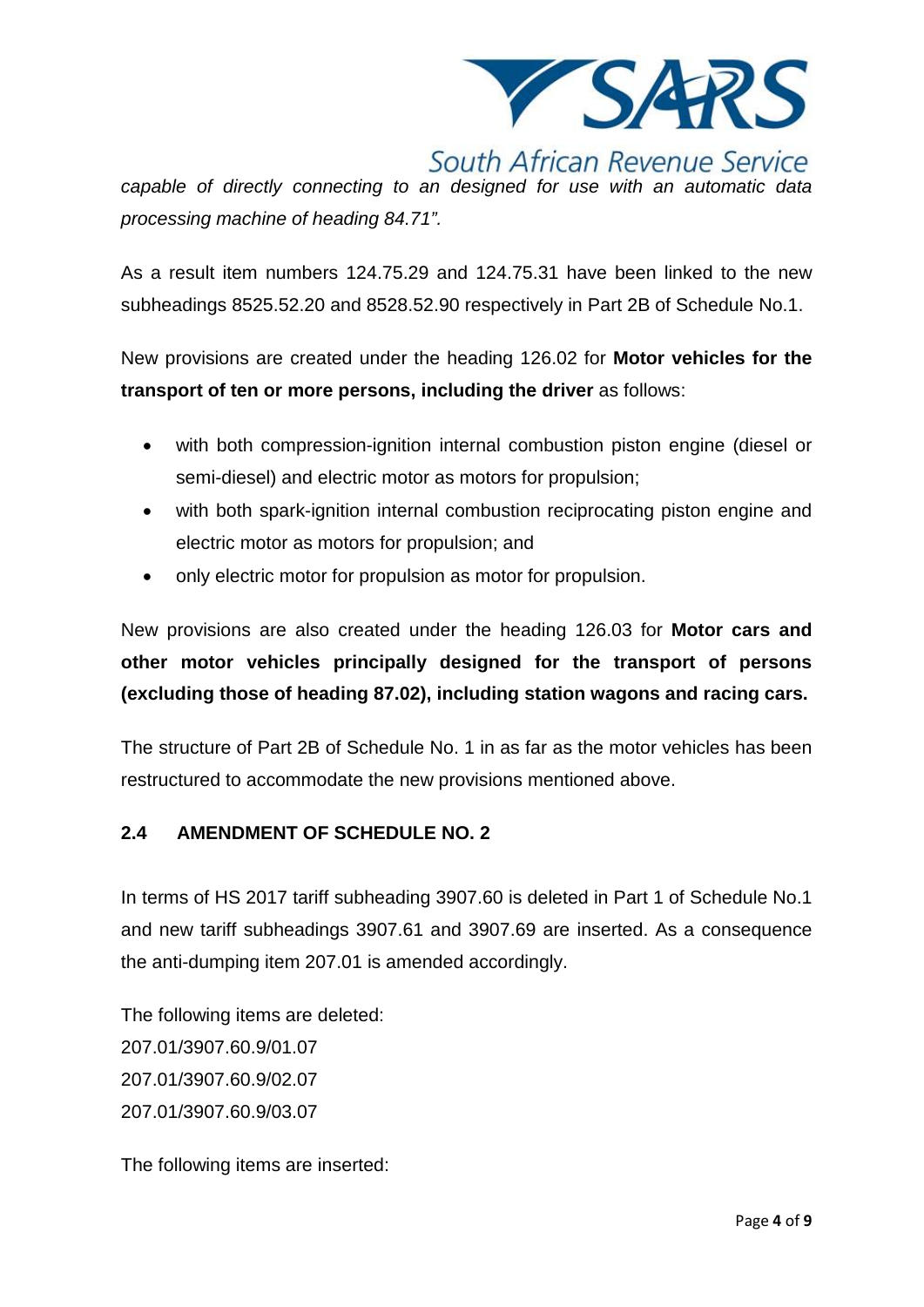

207.01/3907.69 /01.06 207.01/3907.69/02.06 207.01/3907.69/03.06

# **2.5 AMENDMENT OF SCHEDULE NO. 3**

As a consequence to the restructuring of tariff subheadings 3705.90; 3824.90 and 6907.90 in HS 2017, the relevant rebate item numbers in Part 1 of Schedule No. 3 are amended to reflect the correct subheadings as follows:

301.01/3824.99/01.06 301.01/3824.99/02.06 301.01/3824.99/03.06 313.06/69.07/01.04 316.21/3705.00.9/01.07

Rebate item numbers 316.23/00.00/01.00; 316.23/8529.90/.02.06 and 316.23/8529.90/03.06 have been substituted to amend the description making reference to monitors of tariff subheading 8528.51.90 as a result of the restructuring in Part 1 of Schedule No. 1.

## **2.6 AMENDMENT OF SCHEDULE NO. 6**

Section C in Part 1 of Schedule 6 has been restructured to make provision for the wine in containers of more than 2 li but not more than 10 li, as a consequence to Part 1 of Schedule No.1 in HS 2017.

Part 2 of Schedule No. 6 in as far as motor vehicles has also been restructured to accommodate the new provisions as a consequence to the new insertions in Part 1 of Schedule No.1 in HS 2017.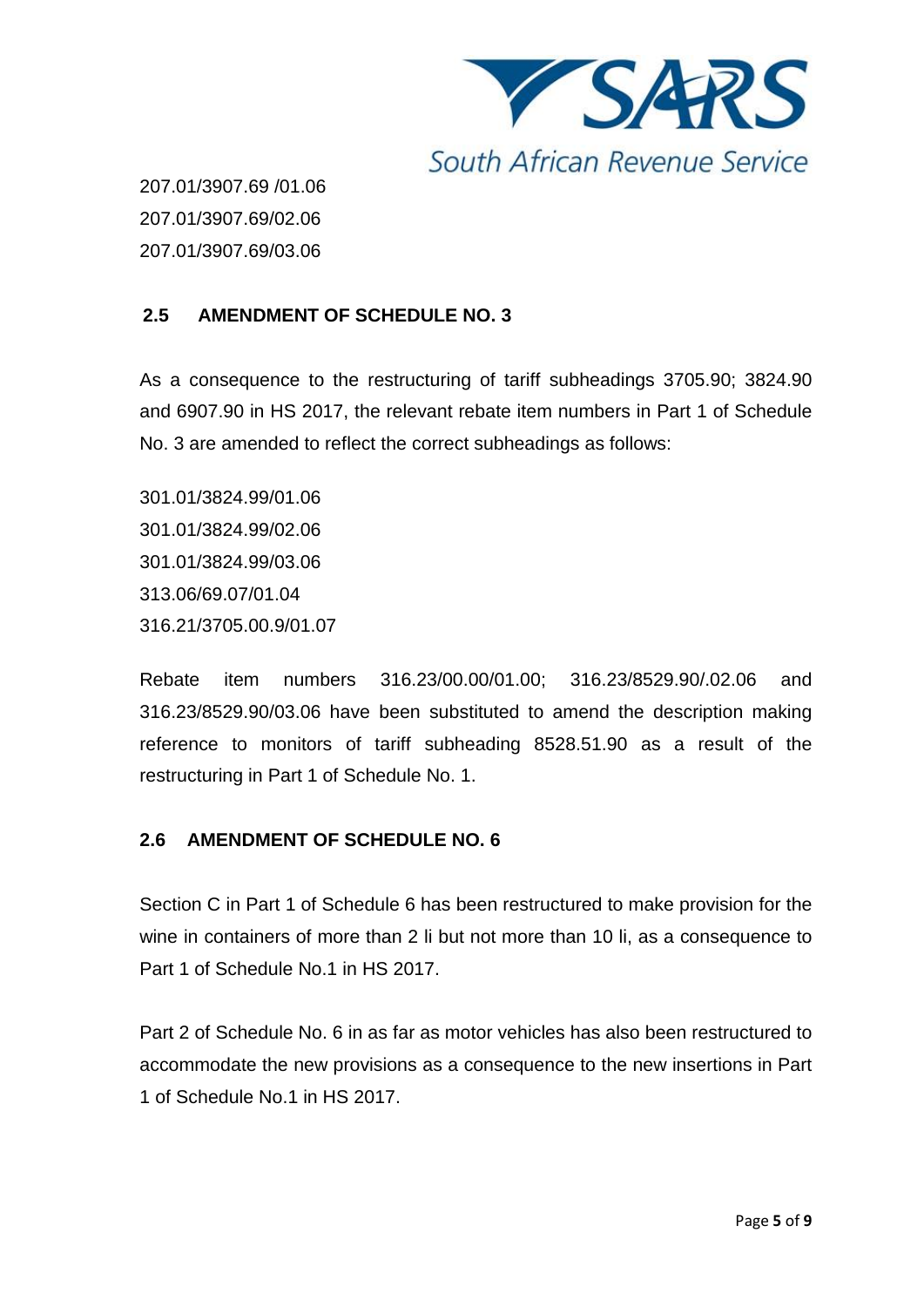

The Section C in Part 1 and Part 2 of Schedule No. 6 items relating to the abovementioned products are amended accordingly.

#### **3. TECHNICAL AMENDMENTS**

Amendments to Schedule Nos. 1, 4, 5 and 6 to the Act, are technical in nature and **will have no effect on the duty structure**. The amendments are as a result of requests by industry, SARS and other government agencies.

## **3.1 AMENDMENTS IN PART 1 TO SCHEDULE NO. 1**

# **3.2 REQUESTS FROM THE NATIONAL AGRICULTURAL MARKETING COUNCIL FOR THE CREATION OF A SEPARATE TARIFF SUBHEADING FOR MANGO JUICE**

The National Agricultural Marketing Council applied for the creation of a separate tariff subheading for mango juice, concentrated, not containing added sugar or other sweetening matter, of a Brix value exceeding 15.

Mango juice is classified in a residual tariff subheading 2009.89.50, which provides for other fruit juice concentrates. This is making it difficult for the mango industry to monitor the directly competitive products imported or exported.

The new 8-digit tariff subheading will enable industry to monitor volumes of the mango juice concentrates.

The following new 8-digit subheading is inserted:

| 2009.89.45 | Mango juice, concentrated, not containing added sugar |  |                                             |  |  |  |  |  |
|------------|-------------------------------------------------------|--|---------------------------------------------|--|--|--|--|--|
|            |                                                       |  | or other sweetening matter, of a Brix value |  |  |  |  |  |
|            | exceeding 15                                          |  |                                             |  |  |  |  |  |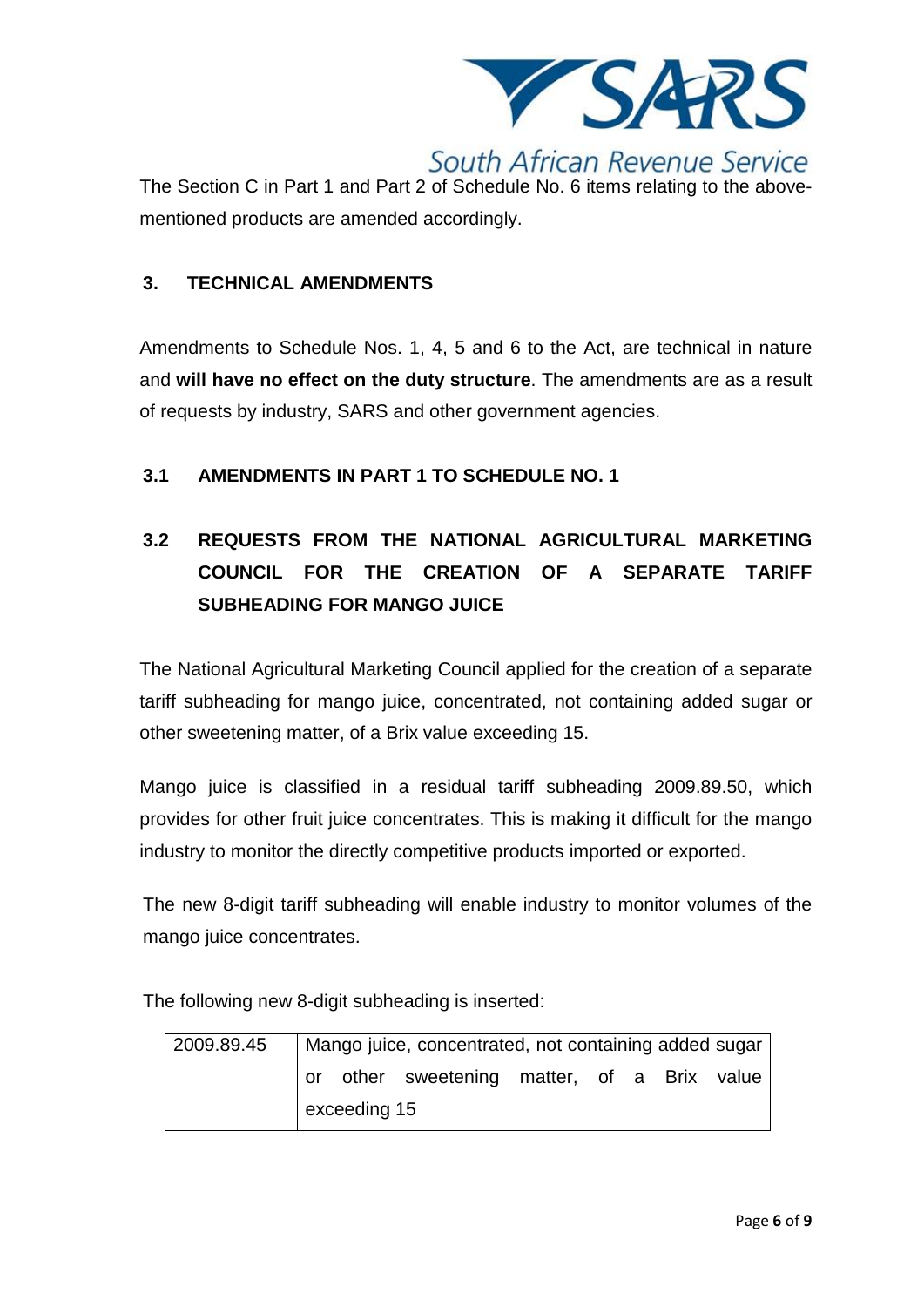

# **3.3 REQUESTS FROM THE SOUTH AFRICAN ASSOCIATION OF FREIGHT FORWARDERS (SAAFF) FOR THE AMENDMENTMENT OF SWEETCORN CLASSIFIABLE IN TARIFF HEADING 20.08**

Tariff subheading 2008.99.60 provides for sweet corn (*Zea mays var. saccharata*). This tariff subheading was created for the European Free Trade Agreement (EFTA), which was implemented on 1 January 2008.

SAAFF notified SARS that subheading 2008.99.60 is technically not in line with the HS structure and may cause interpretation problems as sweet corn can only be classified in tariff subheading 2005.80 and the provision under 20.08 is therefore not correct. Tariff subheading 2008.90.60 is deleted as sweet corn is a vegetable covered in tariff heading 2005.80.

## **3.4 Amendment in Chapter 27**

The opportunity is also used to substitute the tariff subheadings in Note (d) in Chapter 27 to read as follows:

"The use of goods classified under 2710.12.07, 2710.12.15, 2710.12.26, 2710.12.37 and 2710.12.39 are subject to the provisions of section 37A of the rules."

With the HS 2012 tariff heading 2710.11 changed into tariff heading 2710.12. Note (d) in Chapter 27 was erroneously left unchanged. The current subheading can no longer apply. The amendment will be implemented **with retrospective effect from 1 January 2012**.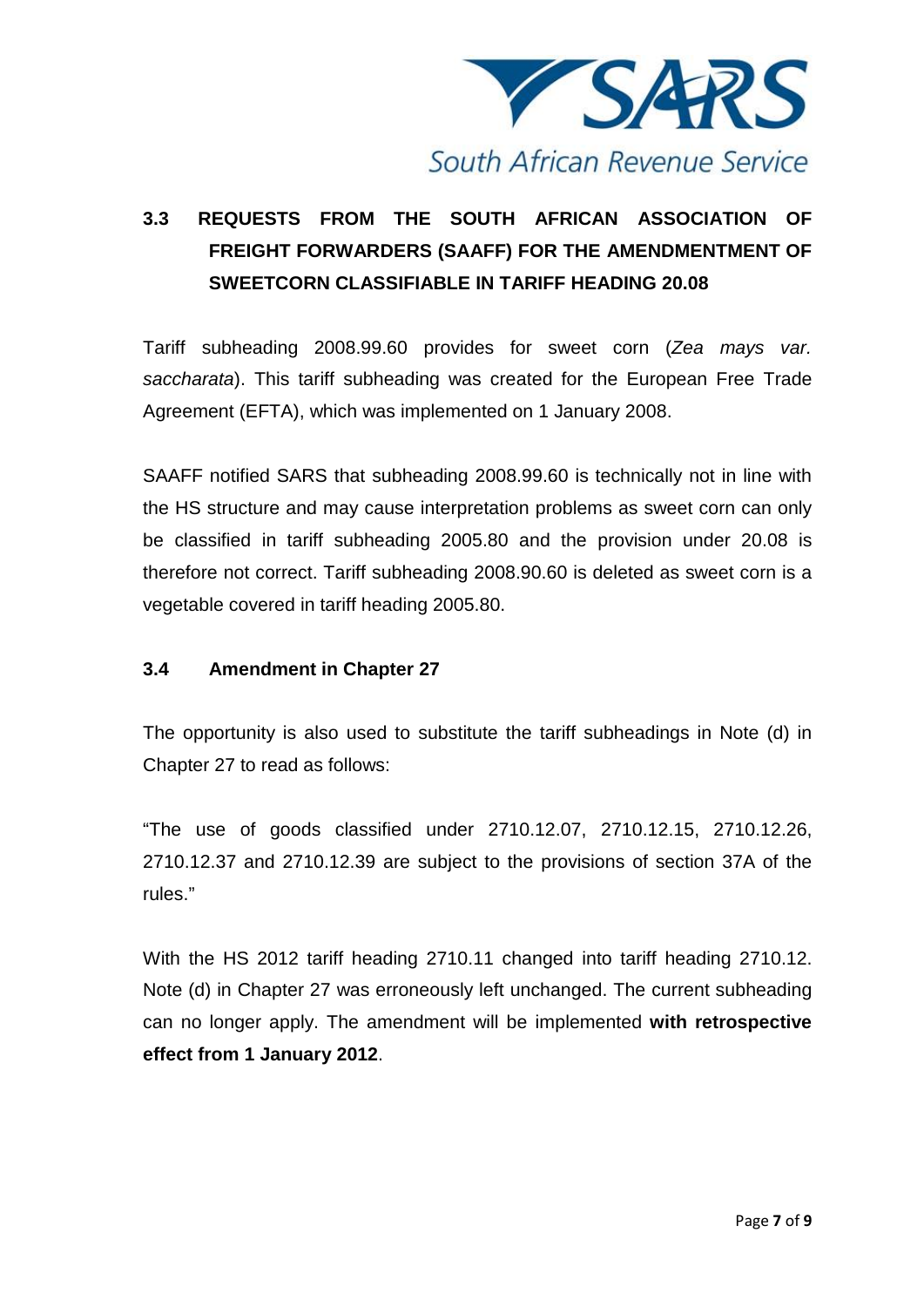

# **3.5 AMENDMENT OF SCHEDULE NO. 4**

Rebate item 410.03/87.00/01.02 in Part 1 of Schedule No. 4 provides for goods for manufacturing or commercial purposes, not exceeding two assembled motor vehicles per model manufactured under rebate items **317.03** and 317.07, entered as prototypes for use exclusively in the development or manufacture of new models, subject to a permit issued by the Controller and any additional conditions he may impose in each case: Provided that the prototypes are not offered, advertised, lent, hired, leased, pledged, given away, exchanged, sold or otherwise disposed of within a period of two years from the date of entry under this item: Provided further that any one of the foregoing acts with such vehicles within a period of two years from the date of entry in terms of this item shall render such vehicles liable to payment of duty.

The rebate provision is substituted to remove the reference to rebate item **317.04** applicable to the Motor Industry Development Programme (MIDP) and replace it with rebate item 317.03 applicable to Automotive Production and Development Programme (APDP). MIDP provisions were deleted with effect from 1 January 2016. The MIDP has been replaced with the APDP with effect from 1 January 2013. The amendment will be implemented **with retrospective effect from 1 January 2013**.

## **3.6 AMENDMENT OF SCHEDULE NO. 5**

A header for rebate item 551.03 applicable to other environmental levy exported to a BLNS country is inserted as rebate item 551.03/00.00/01.00 was created without a header.

Rebate items 536.00/00.00/01.00 is also deleted as it was applicable to MIDP. An equivalent provision is in place for APDP.